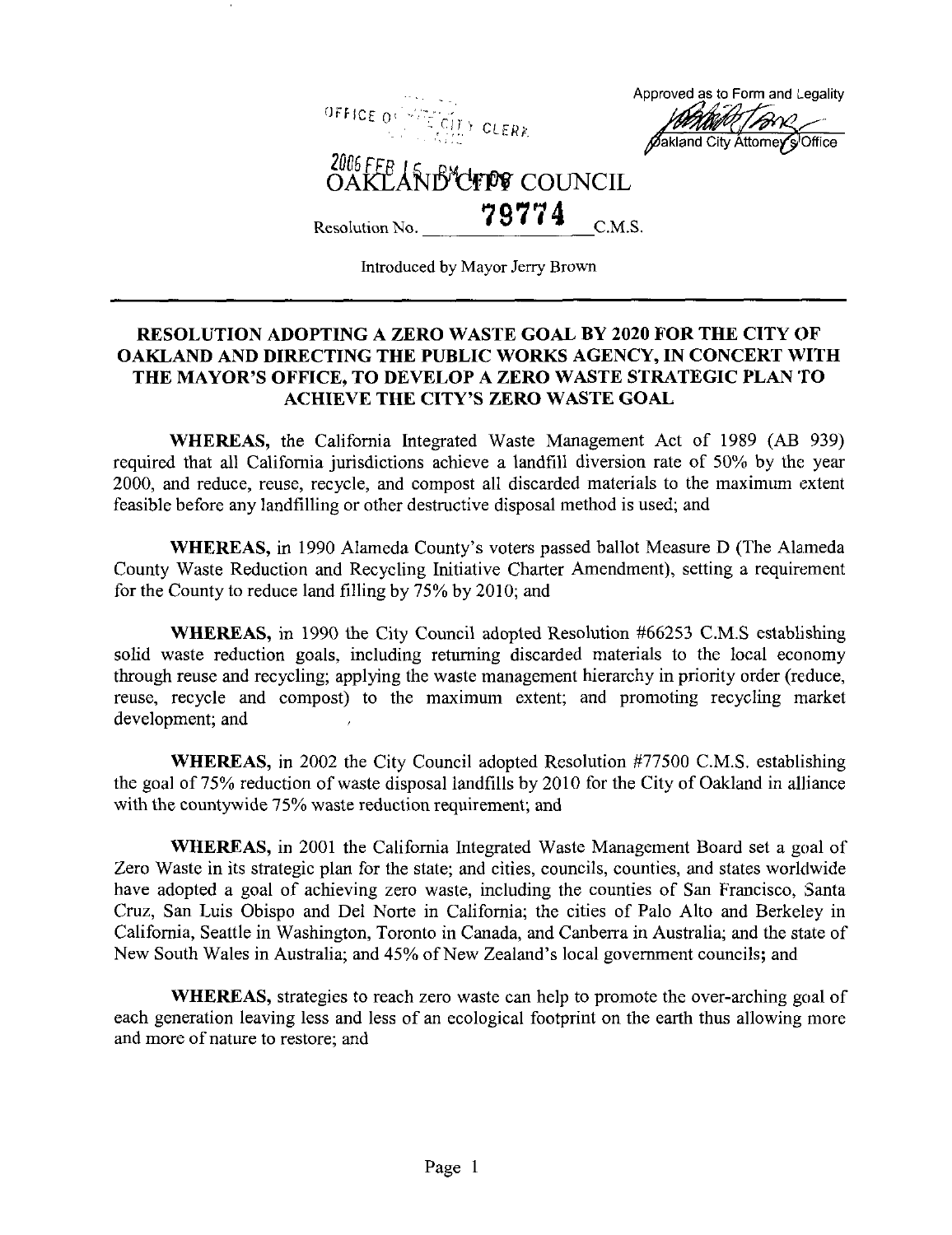WHEREAS, Zero Waste principles promote the highest and best use of materials to eliminate waste and pollution, emphasizing a closed-loop system of production and consumption, moving in logical increments toward the goal of zero waste through the core principles of:

- Improving 'downstream' reuse/recycling of end-of-life products and materials to ensure their highest and best use;
- Pursuing 'upstream' re-design strategies to reduce the volume and toxicity of discarded products and materials, and promote low-impact or reduced consumption lifestyles;
- Fostering and supporting use of discarded products and materials to stimulate and drive local economic and workforce development; and

WHEREAS, in 1992 the City Council adopted Resolution #68780 C.M.S. authorizing establishment of a City staff supported Recycling Market Development Zone; and recycling continues to be a significant local industry, whose long-term viability is a key component to Oakland's current and future waste reduction achievements, economic development, and workforce development of'green collar'jobs; and

WHEREAS, in 1998 the City Council adopted the Sustainable Development Initiative (Resolution #74678 C.M.S) embracing the concept of meeting people's current economic, social, cultural, and environmental needs in ways that enhance the ability of future generations to meet their needs; and

WHEREAS, Oakland's FY 2005-07 Mayor and City Council Goals include: Develop A Sustainable City through maximizing socially and environmentally sustainable economic growth, including conserving natural resources; and

WHEREAS, in alliance with the Oakland's Sustainable Development Initiative and Sustainable City goal, in June 2005 Oakland Mayor Jerry Brown joined mayors of 50 of the world's largest and most visionary cities as an original signer of the United Nations World Environment Day Urban Environmental Accords, pledging that Oakland would implement 21 action steps toward sustainable cities in the areas of energy, waste reduction, urban design, transportation, environmental health, and water including: Establish a policy to achieve zero waste; and

WHEREAS, adopting a goal of zero waste disposal and pursuing Zero Waste principles is consistent with, and an explicit validation of Oakland's Sustainable Development Initiative and Sustainable City Goal; now, therefore, be it

RESOLVED, that the Mayor and City Council hereby adopt a Zero Waste Goal by 2020 for the City of Oakland and direct the Public Works Agency, in concert with the Mayor's Office, to develop a Zero Waste Strategic Plan to achieve the City's Zero Waste Goal; and be it

FURTHER RESOLVED, that Public Works Agency, in conjunction with the Mayor's Office, will convene a Zero Waste working group to develop a Zero Waste Strategic Plan that will provide guidance in the planning and decision-making process to achieve the City's Zero Waste Goal; and be it